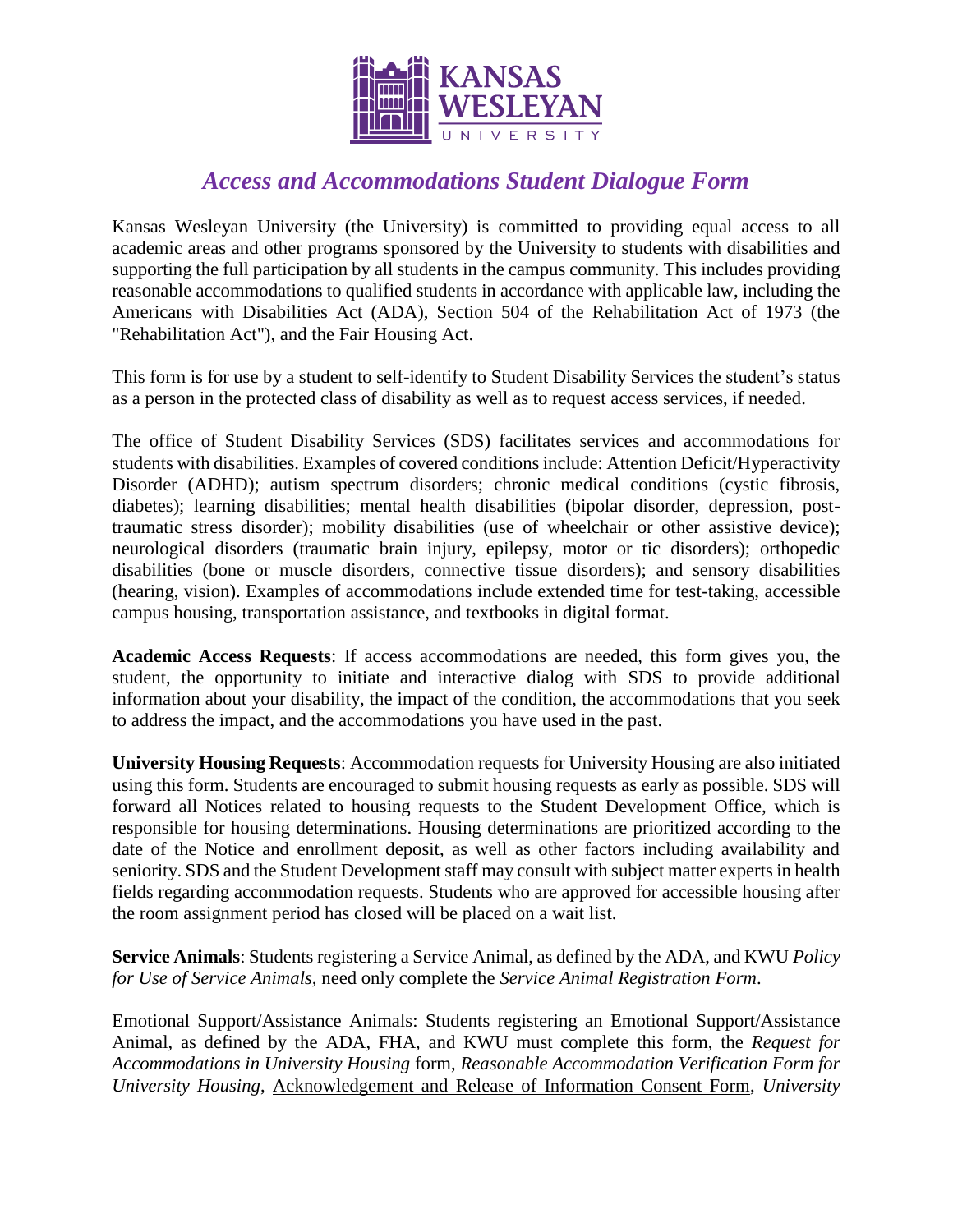*Housing Roommate/Suitemate/Housemate Acknowledgement* and *Emotional Support Animal Registration Form.*

Please complete this form and submit it along with your disability documentation if you are requesting accommodations. The access and accommodations request process is finished when all of the following steps have been completed:

- 1. You have submitted this *Access and Accommodations Student Dialogue Form*.
- 2. You have submitted current and comprehensive disability documentation that meets SDS guidelines as described in detail in the SDS Handbook.
- 3. You have met with the Director of the Student Success Center for an initial assessment interview and the SDS Accommodations Coordinator has reviewed your disability documentation.
- 4. You have received a "Notice of Approved Access and Accommodations," ("Notice") signed and dated by the Director of the Student Success Center. Receipt of the Notice indicates that you have successfully completed the request process.

PLEASE NOTE: Responses are required for all questions. Please use "Not Applicable" if the question does not apply to your situation.

## *Personal Information (All Applicants)*

|                                                                       | Preferred Name:                                                                      |  |
|-----------------------------------------------------------------------|--------------------------------------------------------------------------------------|--|
|                                                                       | Student ID: Student ID: Start Term:                                                  |  |
|                                                                       |                                                                                      |  |
|                                                                       |                                                                                      |  |
|                                                                       |                                                                                      |  |
|                                                                       |                                                                                      |  |
|                                                                       | FERPA access granted to whom?                                                        |  |
| What is your KWU status?                                              |                                                                                      |  |
|                                                                       | ___Incoming First Year Student _________Current/Continuing KWU Undergraduate Student |  |
|                                                                       | ____Incoming Transfer Student ___________Current/Continuing KWU Graduate Student     |  |
| ____Incoming Graduate Student                                         | ______ Summer College Student                                                        |  |
|                                                                       |                                                                                      |  |
| What is your degree program?                                          |                                                                                      |  |
| Bachelor                                                              | MBA/Graduate                                                                         |  |
| ____Non-Degree Student (e.g., Summer College, Visiting Student, etc.) |                                                                                      |  |